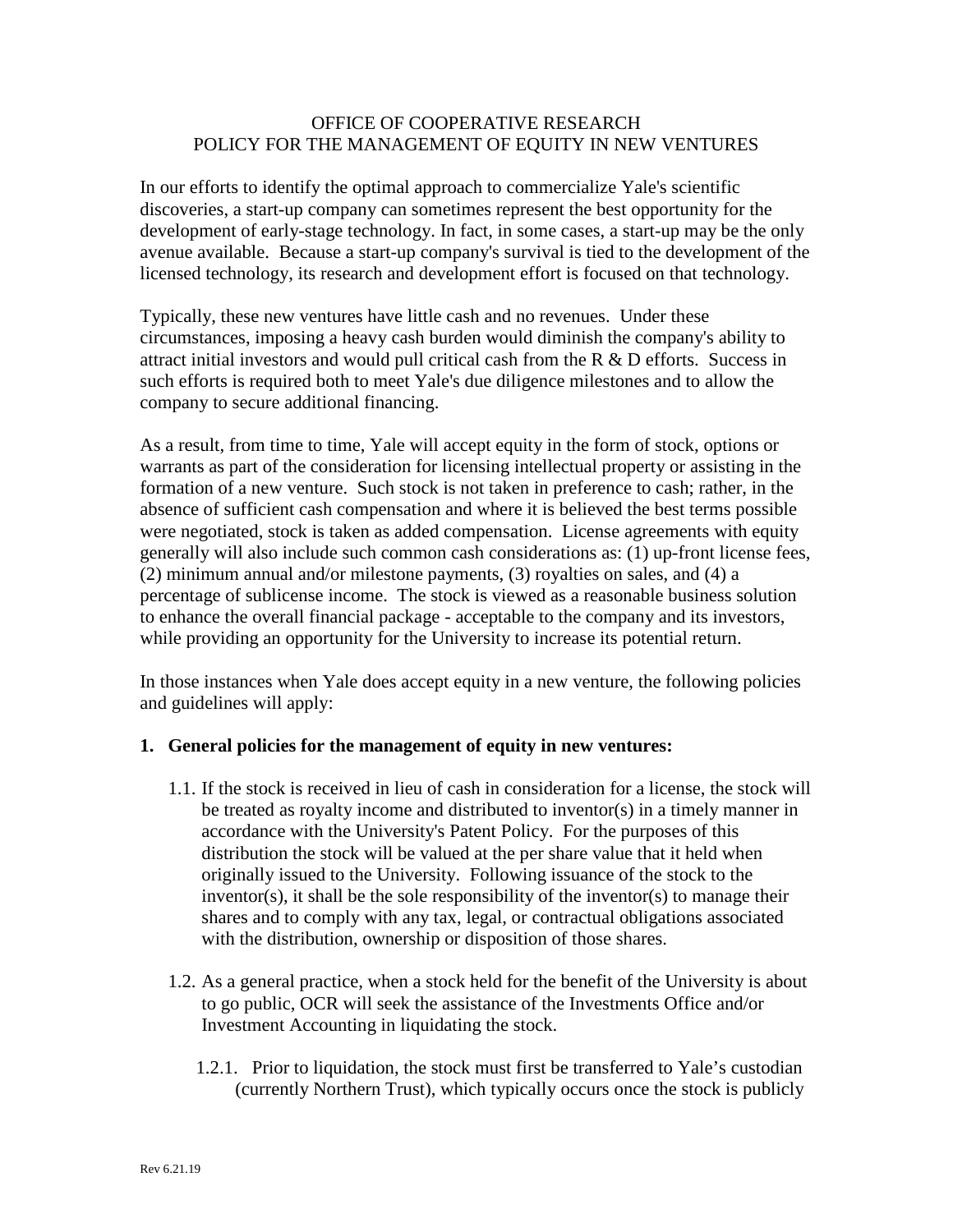traded and freely tradable (i.e., any "lock-up" period has expired and legends have been removed). Once transferred, the Investments Office will liquidate the shares consistent with its approach to liquidating donated securities and then transfer the resulting income to the Office of Cooperative Research's account.

- 1.2.2. OCR will not initiate the process of transferring management of any stock to the Investments Office at any time it is in possession of any material nonpublic information about the stock or company. Moreover, OCR will not share any material non-public information with any member of the Investments Office or Investment Accounting with respect to any publicly traded stock or company, or with respect to any company that has filed a registration statement with the Securities Exchange Commission.
- 1.3. On a case-by-case basis, the University may wish to make exceptions to this general practice in order to fulfill other strategic goals.
	- 1.3.1. Recommendations for exceptions will be reviewed by an ad hoc review committee including the Director of the Office of Cooperative Research, and representatives from the Vice Presidents for Finance and Administration, and for New Haven and State Affairs ("Ad Hoc Review Committee").
	- 1.3.2. This committee will advise the Provost on the recommendation. The Provost will make the final decision with respect to all such exceptions.
	- 1.3.3. Exceptions will be reviewed at least annually.

## **2. Guidelines for acquiring equity holdings in new ventures:**

- 2.1. OCR should not invest Yale's operating funds in the formation of companies.
- 2.2. Decisions to invest in later rounds of private financing for companies managed by OCR should be reviewed by the Ad Hoc Review Committee. Decisions to invest in later rounds should be made by personnel insulated from the management of the license-derived stock.
- 2.3. Equity positions managed by OCR should be minority positions. Yale should accept that its position may be diluted as the company raises additional capital.
- 2.4. Yale, as an institution, may retain the right to designate a representative to the Board of Directors of new ventures in which it holds equity.
	- 2.4.1. If Yale designates a Board member, the representative will resign from the Board prior to the company's registration with the Securities and Exchange Commission for an initial public offering.